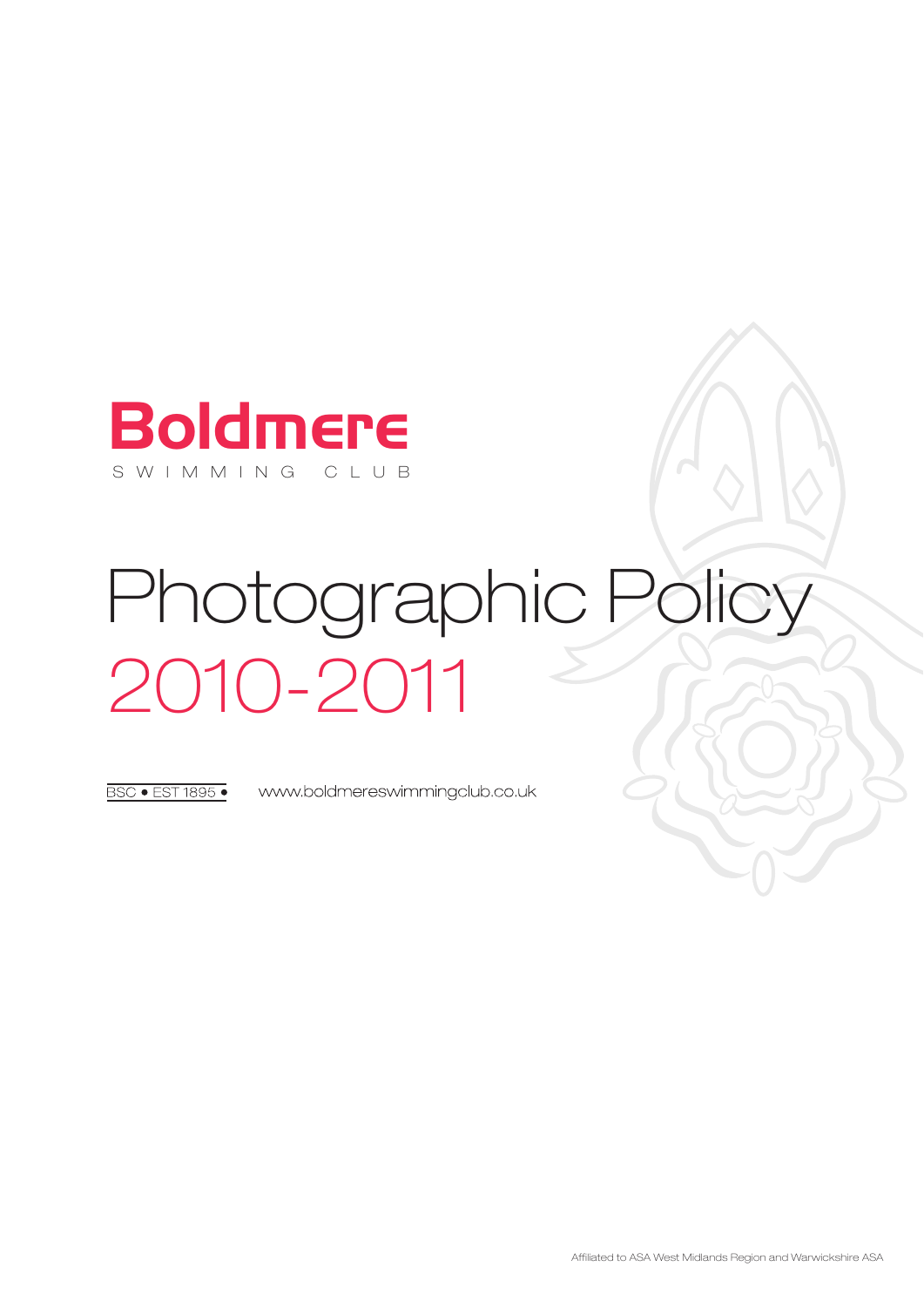## SWIMMING CLUB Boldmere

## **Why Have a Policy?**

This Policy applies to all photographs taken on film or digital camera (including mobile phones) and all sorts of moving pictures including video recordings (and video streaming). The terms "child" or "children" include anyone under the age of 18 years.

There has been much talk about whether it is safe to have images taken of children participating in sport.

Whilst the great majority of images are appropriate and are taken in good faith, it is a fact that images can be misused and children can be put at risk if commonsense procedures are not observed.

To set out such procedures, Boldmere SC has adopted this Policy which has been prepared by the ASA.

The ASA acknowledges the assistance of the Premier League and is grateful for their consent to the reproduction of elements of the Premier League Code of Practice "Images of Children's participating in Activities at Premier League Clubs" within this Policy.

## Aims of this policy

First, as in all matters concerned with the safeguarding of children, the ASA aims to help clubs establish and develop good practice.

Boldmere SC aims to avoid three potential sources of child abuse:

- a. The use, adaptation, or copying of images for child abuse, either on the Internet or in print.
- b. The possible identification of a child when an image is accompanied by significant personal information, which can lead to the child being 'groomed'.
- c. The identification and locating of children where there are safeguarding children concerns. Such cases would include, for example, children who could be compromised by an image because:
- They are removed from their family for their own safety.
- There are restrictions on their contact with one parent following a parental separation.
- They are a witness in criminal proceedings.

Boldmere SC is aware of cases where the photographing of swimmers has been used for illicit purposes. Such illicit photos are taken by persons purporting to be official photographers, hence the ruling that no one unconnected with an event, (i.e. not a parent/carer) can take photos unless they are a suitably approved photographer - and have the consent of the meet manager.

## Boldmere SC Recommended best practice:

- 1. The publishing of a photograph of a swimmer under 18Yrs - on a notice board, in a published article, or in video recording (including video streaming) of swimming competitions ("Publication"), should only be done with parents' consent and in line with ASA guidelines.
- 2. A parent or guardian has a right to refuse to have children photographed. The exercise of this right of refusal will not be used as grounds for refusing entry into a Boldmere SC swimming competition. Therefore, no photo will be sent to the press or displayed on a notice board, without the parent/carer's prior consent.
- 3. At Boldmere SC events, only the Boldmere SC Official Club Photographer and/or appointed Official Photographer (CRB accredited) will be permitted to take photographs.
- 4. In the case of Boldmere SC open meets, all parents attending will be made aware of point number 3 above. If photos are to be published anywhere, the individual parent will be given the opportunity to withhold their consent. Their right to do so will be specifically drawn to their attention. Boldmere SC have adopted the ASA guidelines on photos for publication as follows.

All photographs must observe generally accepted standards of decency in particular:

- Action shots should be a celebration of the sporting activity and not a sexualised image in a sporting context.
- Action shots should not be taken or retained where the photograph reveals a torn or displaced swimming costume.
- Poolside shots of children should normally be above the waist only in a swimming costume, though full length tracksuit shots are approved.
- Photographs should not be taken from behind swimming blocks at the start of a race or exhibit young swimmers climbing out of the swimming pool.

Published photographs may identify the swimmer by name and club but will not state the swimmer's place of residence or school attended. Boldmere SC wish to safeguard children and therefore at their "moments of glory" only the official photographer will be permitted to take photos at Boldmere SC events.